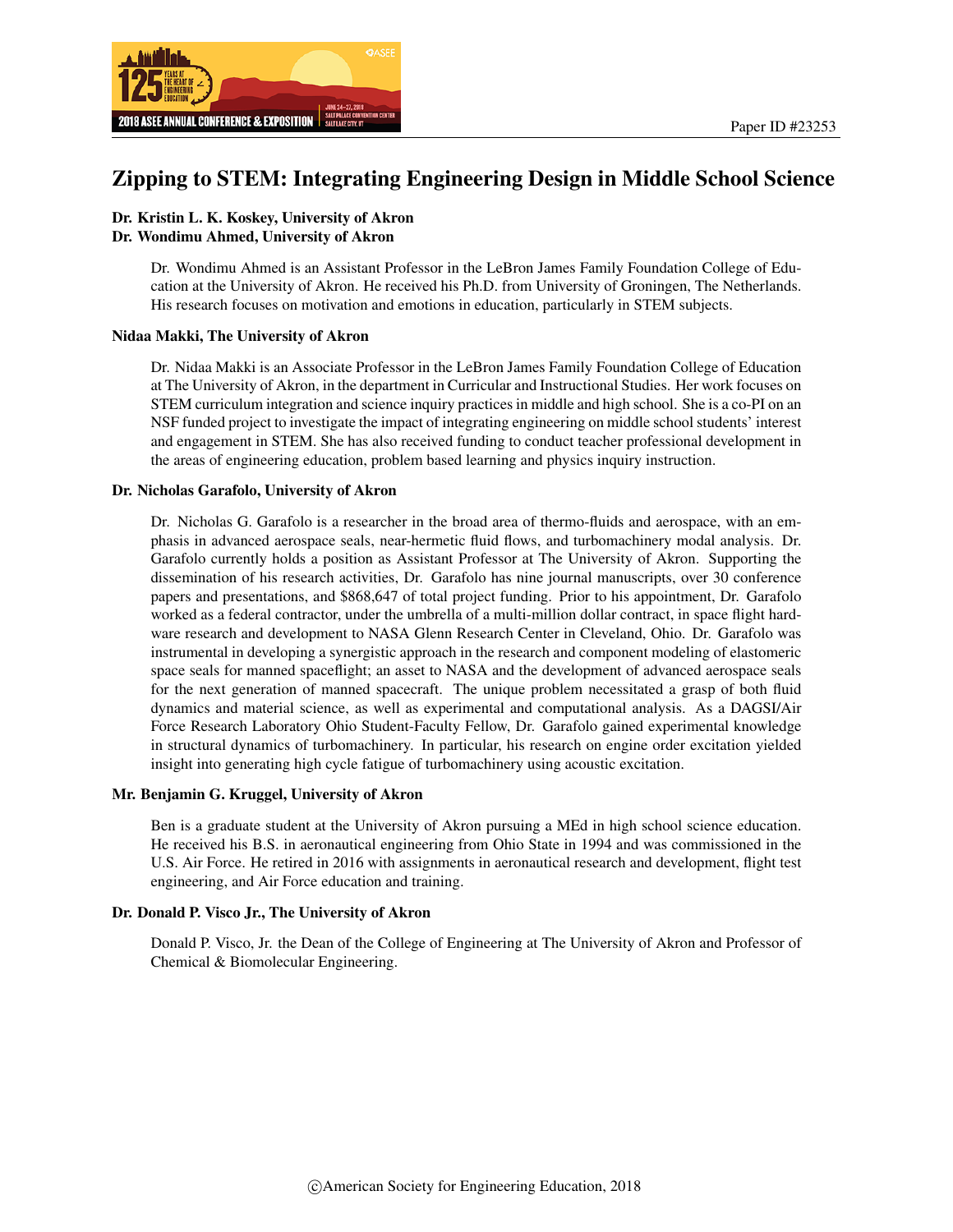# **Zipping to STEM: Integrating Engineering Design in Middle School Science**

This 3-year Innovative Technology Experiences for Students and Teachers (ITEST) project focused on integrating engineering design concepts and practices in the middle school physical sciences curriculum. The goal was to increase students' interest in STEM and expand their access to opportunities to experience integrated STEM activities. Our work focused on middle school students as research shows that interest in STEM decreases through middle school [1]. The planned intervention is based on existing theory and research on motivation, as well as the emerging body of literature on integrated STEM instruction. Research shows that relevance is essential to student engagement in science and mathematics[2]. Research also indicates that there is a link between students' interest and experiences in school and their future educational career choices [3,4] . Therefore, engaging students in engineering activities where they solve real world problems motivates them to learn science and mathematics, and helps them see the relevance to their everyday lives. Increasing middle school students' interest in science in particular is a strong predictor of later STEM career pursuit.

The curriculum was designed around the Soap Box Derby<sub>®</sub> Mini-Cars that includes the use of computer-aided design (CAD) software, virtual and physical wind tunnel testing, and 3D printing. Eighth-grade middle school science teachers participated in a one-week professional development workshop to learn the software and how to integrate engineering into the force and motion curriculum. They also engaged in ongoing professional development leading up to the learning unit. The students were engaged in using technology (CAD Software, virtual wind tunnel) to design and test a shell for a mini model car, while learning science concepts of forces and motion. This curriculum was aligned with the Next Generation Science Standards in terms of the focus on integrating engineering practices in the science curriculum.

A quasi-experimental pre-test post-test group comparison design was applied to assess the impact of the intervention on students' understanding of engineering design concepts (measured by an engineering concept test with 13 multiple choice items and 2 open ended design tasks), understanding of force and motion concepts (measured by a science concept test), interest in STEM (assessed by the S-STEM survey), and interest in STEM careers (also assessed by the S-STEM survey). We report key findings from the pilot year (Year 2) of this research.

## **Research questions**

The following three research questions were addressed in this paper:

- 1. Did the treatment (intervention vs. comparison) have a statistically significant impact on post-test ECA M-8 scores, controlling for baseline differences on the pre-test?
- 2. Did the treatment (intervention vs. comparison) have a statistically significant impact on post-test AAAS forces and motion form scores, controlling for baseline differences on the pre-test?
- 3. Did the treatment (intervention vs. comparison) have a statistically significant impact on students' interest in STEM and STEM careers, controlling for baseline differences on the pre-test?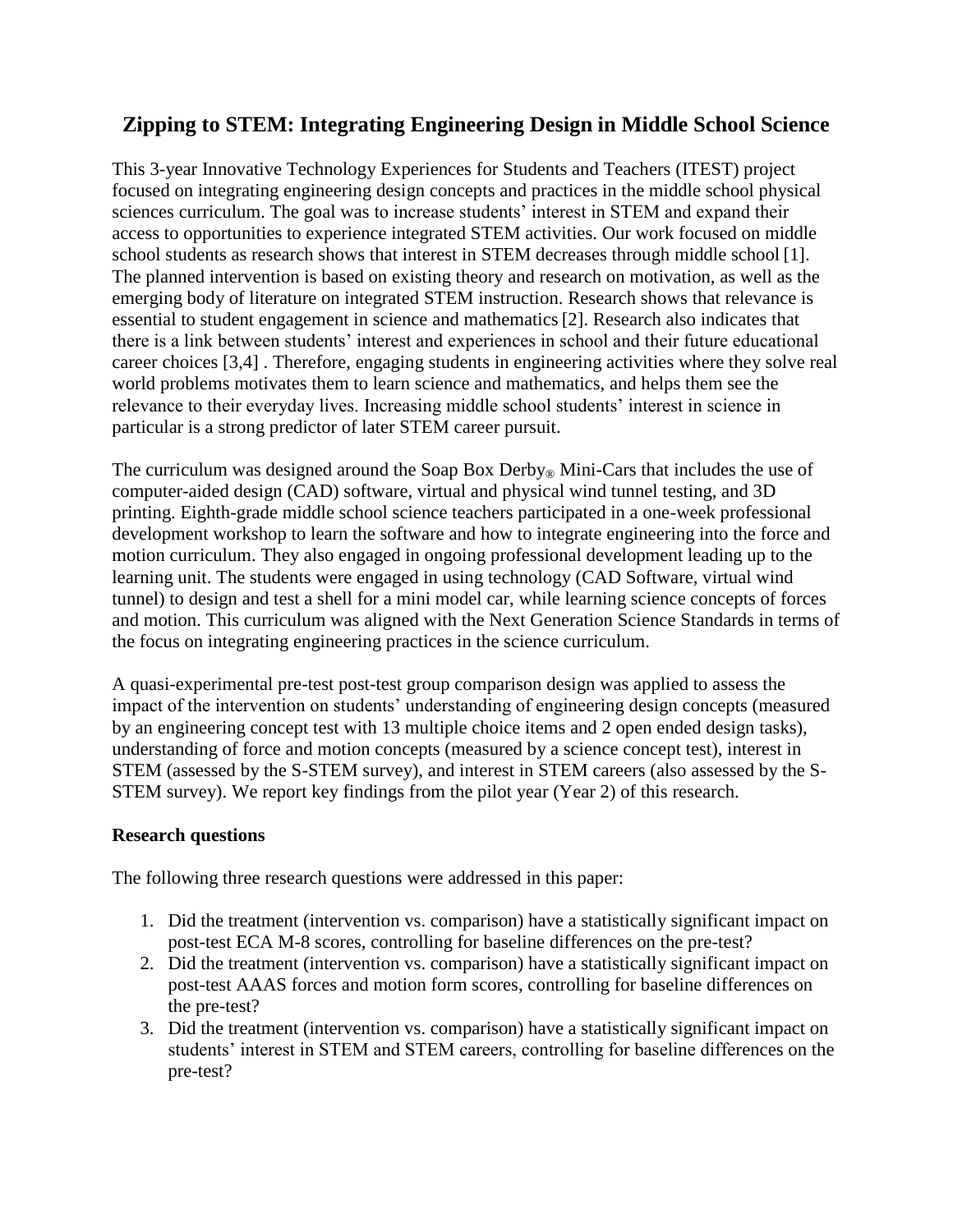# **Participants**

A total of 1520 students across 14 teachers and nine schools in a school district located in the Mid-west were invited to participate in the study. A total of five schools were assigned to the intervention group ( $n = 582$ ) and five schools were assigned to the comparison group ( $n = 938$ ). One school had one teacher assigned to the intervention group and one assigned to the comparison group. Eighty-nine percent of students in the school district received free/reduced lunch. A total of 24% of the students identified as African American, 21% White, and 10% Asian Pacific Islander or "other." Nearly half (45%) of the students did not report their race/ethnicity. Thirty-five of the students were girls, 35% were boys, and the remaining 30% did not report their gender.

# **Intervention**

The curriculum was designed to engage students in solving a real-world problem through the use of additive manufacturing [5]. They were asked to optimize a prototype of a Soap Box Derby<sub>®</sub> Car (mini-car) by using computer-aided design (CAD) software, virtual and physical wind tunnel testing, and 3D printing. After learning general concepts regarding forces and motion, they investigated the factors that impact the performance of a gravity racing car in order to optimize its performance. The students also learned the basics of aerodynamics through investigating the performance of various shapes on a track and in a wind tunnel. Using this knowledge, the students were engaged in using technology (CAD Software, Virtual wind tunnel) to design and test a shell for a mini model car, while applying science concepts of forces and motion. This curriculum is aligned with the Next Generation Science Standards[6] in terms of the focus on integrating engineering practices in the science curriculum.

In addition, eighth-grade middle school science teachers participated in a one-week professional development workshop to learn the software and how to integrate engineering into the force and motion curriculum. The teachers also engaged in ongoing professional development leading up and throughout implementation of the learning unit.

## **Research design**

A quasi-experimental pre-test post-test group comparison design was applied to test the impact of the intervention on middle school students' understanding of engineering design concepts, understanding of force and motion concepts, interest in STEM, and interest in STEM careers.

## **Instruments**

*AAAS Science Assessment.* Selected items from the AAAS Science Assessment – Forces and Motion [7] was used to assess students' basic understanding of forces and motion concepts. A crosswalk was created to align the selected items to the state standards including the Next Generation Science Standards [6]. There were a total of 18 items with three response choices. Each item was worth one point to yield a possible range of  $0 - 18$  points earned.

*Engineering Concept Assessment-M8***.** A modified form of the Engineering Concept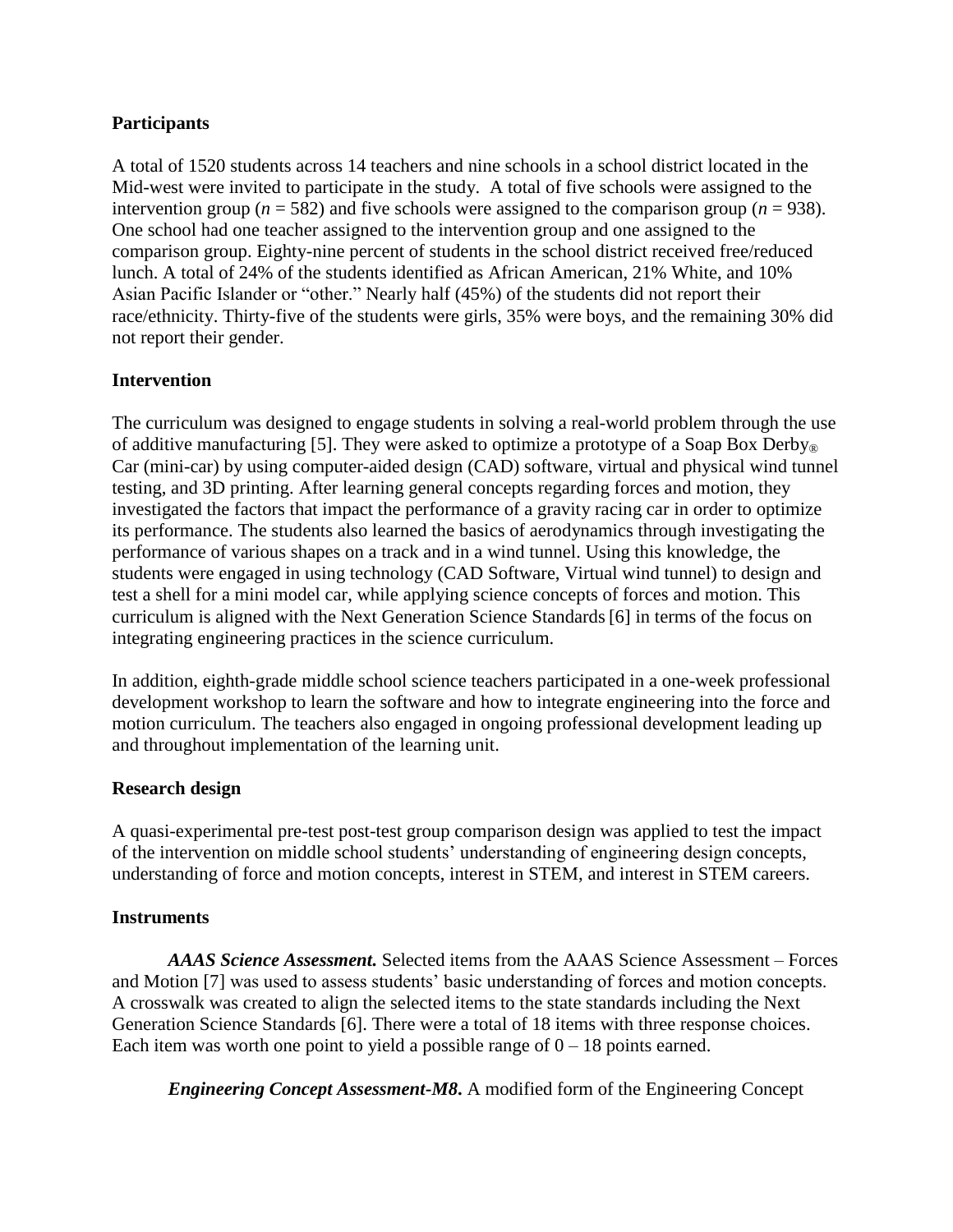Assessment [8] was used to assess students' understanding of engineering design. This modified form, ECA-M8 [9] was aligned to the eighth-grade state standards including the Next Generation Science Standards [6]. The ECA-M8 consisted of 13 multiple-choice items assessing basic understanding of engineering design concepts and one design problem testing the ability to transfer the concepts to a new design problem not previously presented as part of the learning unit.

Two design problem scenarios were developed, one for the pre-test and one for the posttest. Students were presented with five questions related to the design problem. Specifically, students identified the constraints of the problem, explained why or why not these interact, drew two designs that might be solutions, justified the selection of one to prototype, and described how to test the prototype.

*S-STEM survey***.** The Student Attitudes Toward Science, Technology, Engineering, and Math (S-STEM) survey [10] consists of 37 items that are rated on a 5-point Likert-type scales ranging from 1 ("strongly disagree") to 5 ("strongly agree"). The items on the S-STEM are divided into four a priori defined constructs or subscales: math attitudes (8 items), science attitudes (9 items), engineering/technology attitudes (11 items) and attitudes towards  $21<sup>st</sup>$  century skills (11 items).

# **Data analyses**

We used hierarchical multiple linear regression analyses to evaluate the effect of the intervention on the project outcomes while controlling for background variables. Baseline focal outcome score and then group status (intervention vs. comparison) were entered into the model first, followed by gender, then race, and finally teacher experience (number of years teaching) using forward stepwise entry format.

## **Impact on students' understanding of engineering design and forces and motion concepts**

Two multiple linear regressions were conducted to test whether the treatment (intervention group vs. comparison group) had a statistically significant impact on post-test AAAS and ECA-M8 scores, controlling for baseline differences on the pre-tests. Baseline pre-test score was entered in block 1. Treatment group (intervention or comparison) was entered in block 2. Student gender (boy, girl) was entered in block 3. Student race was entered in block 4. There were five racial categories (African American, White, Asian American, Multiracial, and Other across the 842 students who reported their gender. Three dummy variables were created as summarized in Table 1 collapsing the latter three categories into one group ("other"). Teacher experience was entered in the final block 5.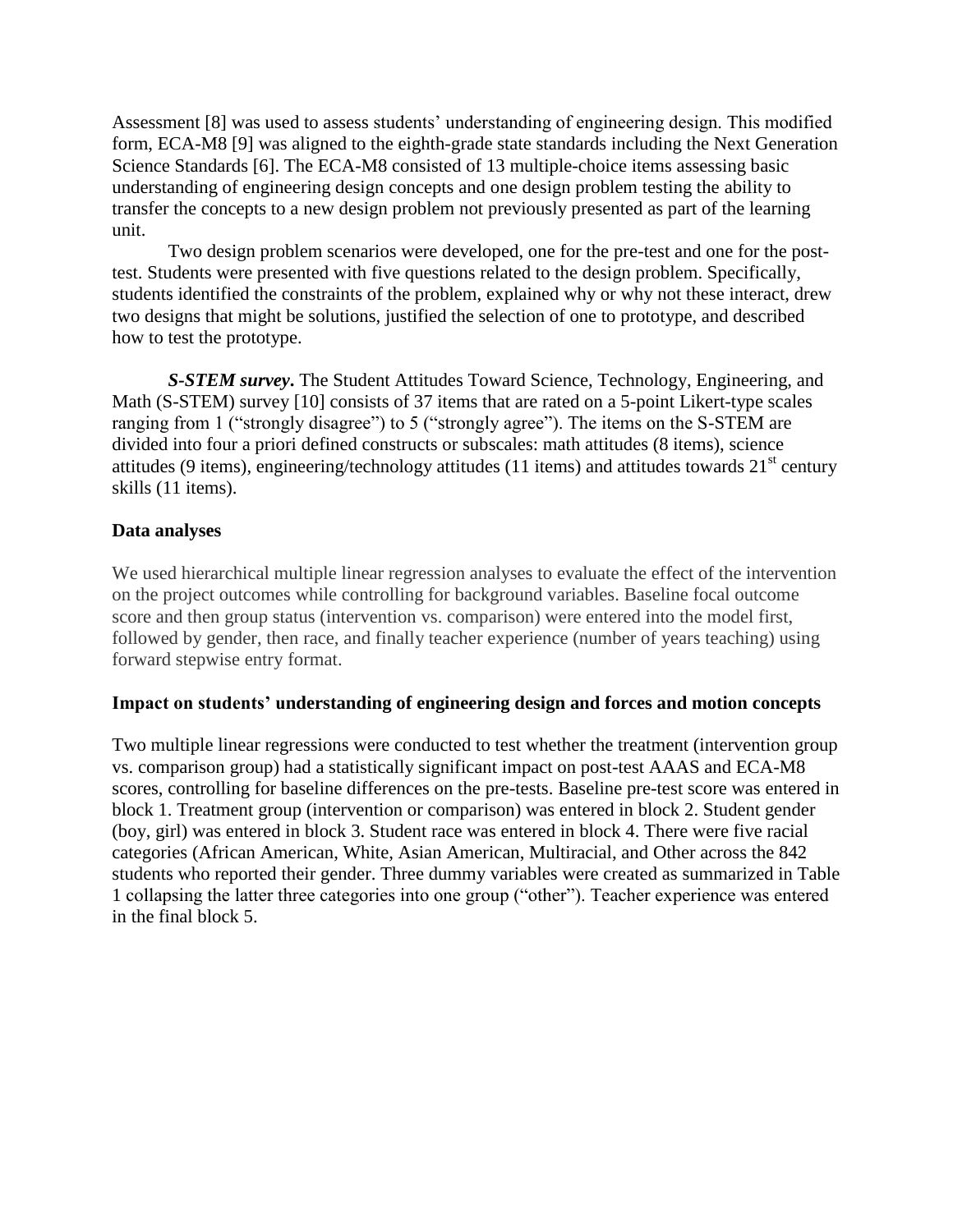| Variable         | <b>Target Group</b> | Reference Group<br>(0) |
|------------------|---------------------|------------------------|
|                  | n                   | n                      |
| African American | 367                 | 475                    |
| White            | 319                 | 523                    |
| Other            | 156                 | 686                    |

Table 1: *Dummy Coded Variables for Race (n = 842)*

The regression results for ECA-M8 post-test scores are summarized in Table 2. Variance inflation factor (VIF) values were below 2.0 and ranged from 1.00 to 1.18 across the independent variables. Group status statistically significantly predicted ECA-M8 post-test scores with those in the intervention group scoring higher on the post-test, after controlling for baseline differences on the pre-test accounting for 4.7% of the variability in ECA-M8 post-test scores,  $F_{chng} = 24.84$ ,  $R^2_{\text{chng}} = .047, p < .001.$ 

Table 2: *ANOVA Model Summary and Change Statistics for ECA-M8 Post-Test Scores*

| <b>Block</b>                 | F          | $R^2$ Change | F Change    |              | Standardized        |
|------------------------------|------------|--------------|-------------|--------------|---------------------|
|                              |            |              |             |              | Coefficient $\beta$ |
| Baseline ECA pre-test scores | 43.47***   | .087         | $43.47***$  | $4.93***$    | .225                |
| Treatment group              | $35.29***$ | .047         | 24.84***    | $5.37***$    | .251                |
| Student gender               | $25.42***$ | .010         | $5.07*$     | $1.95^{NS}$  | .084                |
| Student race                 | $17.25***$ | .016         | $4.41*$     |              |                     |
| Other                        |            |              |             | $2.11*$      | .100                |
| White                        |            |              |             | $2.91**$     | .140                |
| Teachers' number of years    | $14.90***$ | .005         | $2.82^{NS}$ | $-1.68^{NS}$ | $-.078$             |
| of teaching experience       |            |              |             |              |                     |

*Note.*  $* p < .05$ ,  $** p < .01$ ,  $** p < .001$ . <sup>NS</sup> = not significant.

Group status was the strongest predictor,  $\beta = 0.251$ ,  $p < 0.001$ . Student race was also a significant predictor controlling for the other variables in the model with the "other" category scoring higher than African Americans and Whites and those reported as "White" scoring higher than other racial categories.

The students' unadjusted and adjusted mean ECA-M8 [8,9] scores on the pre-test and post-test are illustrated in Figure 1 and reported in Table 3.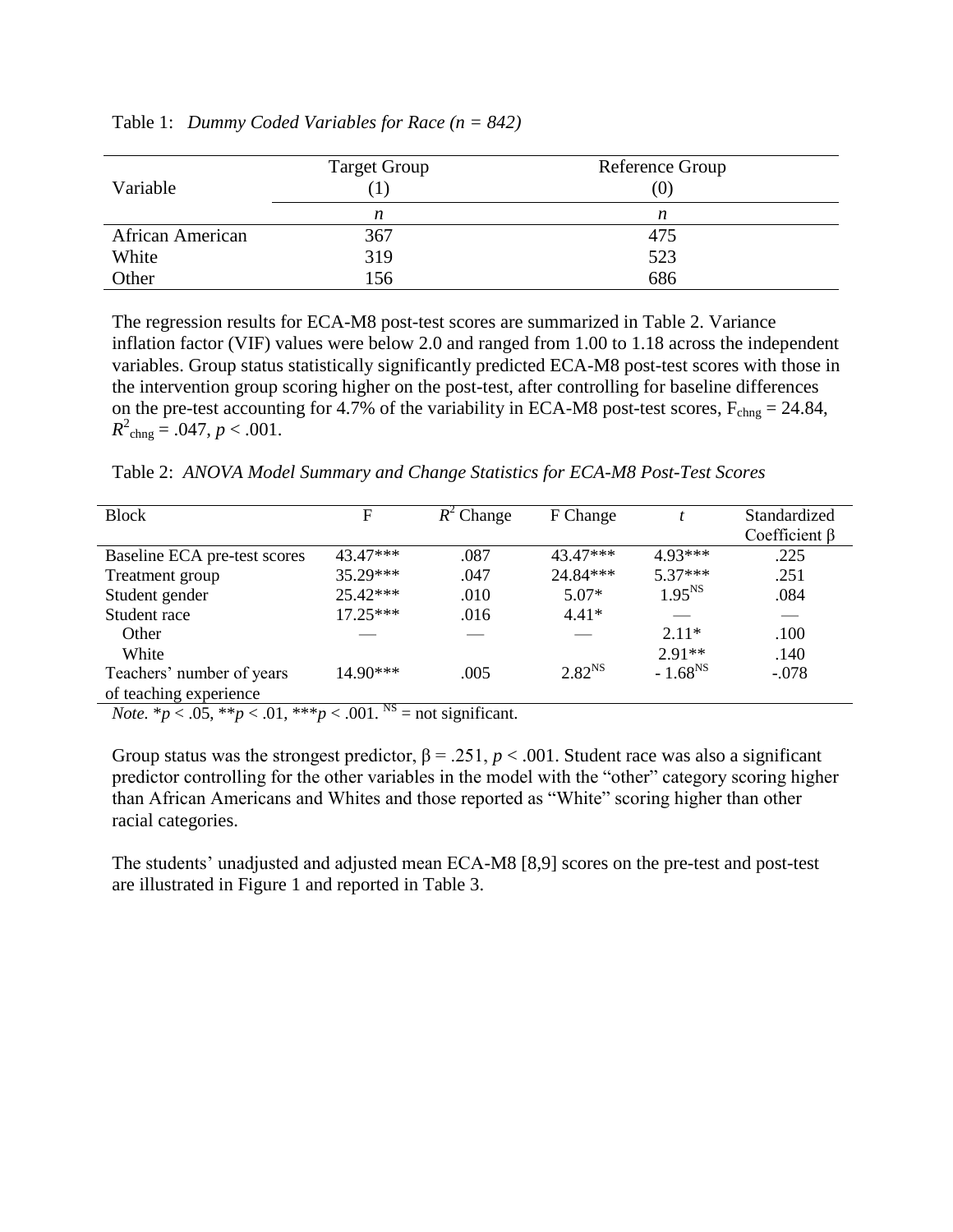

Figure 1: *Unadjusted and adjusted ECA-M8 mean score for the intervention and treatment group on the pre-test and post-test.*

The intervention group had statistically significant higher gains in their scores from pre-test to post-test than the comparison group. The intervention group increased by 2 points, on average, whereas the comparison group increased by 1 point, on average. The intervention group had a higher post-test score of 7.09 (55% correct) than the comparison group who had a post-test score of 5.62 (43% correct).

Each student's essay responses on the Engineering Concept Assessment that target application level have been rated by at least two raters and are in the process of being analyzed.

|              |                  |        | Pre                |           |            | Post               |           |            |
|--------------|------------------|--------|--------------------|-----------|------------|--------------------|-----------|------------|
| Group        |                  |        |                    |           |            |                    |           | Adjusted   |
|              | $\boldsymbol{n}$ | M(SD)  | $M \, Adj \, (SE)$ | $CI^{95}$ | M(SD)      | $M \, Adj \, (SE)$ | $CI^{95}$ | Mean       |
|              |                  |        |                    |           |            |                    |           | Difference |
| Intervention |                  |        |                    |           |            |                    |           |            |
| <b>ECA</b>   | 288              | 5.05   | 4.97(0.131)        | 4.72.5.23 | 7.06(2.64) | 7.09(0.149)        | 6.80,7.38 | $+2.12$    |
|              |                  | (2.26) |                    |           |            |                    |           |            |
| <b>AAAS</b>  | 280              | 6.10   | 6.02(0.143)        | 5.74,6.30 | 8.13(3.57) | 8.15 (.207)        | 7.74,8.55 | $+2.13$    |
|              |                  | (2.35) |                    |           |            |                    |           |            |
| Comparison   |                  |        |                    |           |            |                    |           |            |
| <b>ECA</b>   | 171              | 4.37   | 4.49 (.174)        | 4.15.4.84 | 5.68(2.28) | 5.62(0.197)        | 5.24,6.01 | $+1.13$    |
|              |                  | (2.25) |                    |           |            |                    |           |            |
| <b>AAAS</b>  | 90               | 4.96   | 5.21 (.268)        | 4.68,5.73 | 7.70(2.56) | 7.64(.389)         | 6.87,8.40 | $+2.43$    |
|              |                  | (2.32) |                    |           |            |                    |           |            |

Table 3: *Descriptive Statistics for Students' Content Test Scores Adjusted for Covariates (n = 459)*

The regression results for AAAS post-test scores are summarized in Table 1.5. VIF values were below 2.0 and ranged from 1.00 to 1.27 across the independent variables. Group status did not statistically significantly predict AAAS post-test scores, controlling for baseline AAAS pre-test scores,  $F_{\text{chng}} = .190$ ,  $R_{\text{chng}}^2 = .001$ ,  $p > .05$ .

Baseline AAAS scores were the strongest predictor of post-test AAAS scores ( $\beta$  = .193, *p* < .001) followed by student race ( $\beta$  = - .142,  $p < .05$ ), controlling for the other covariates in the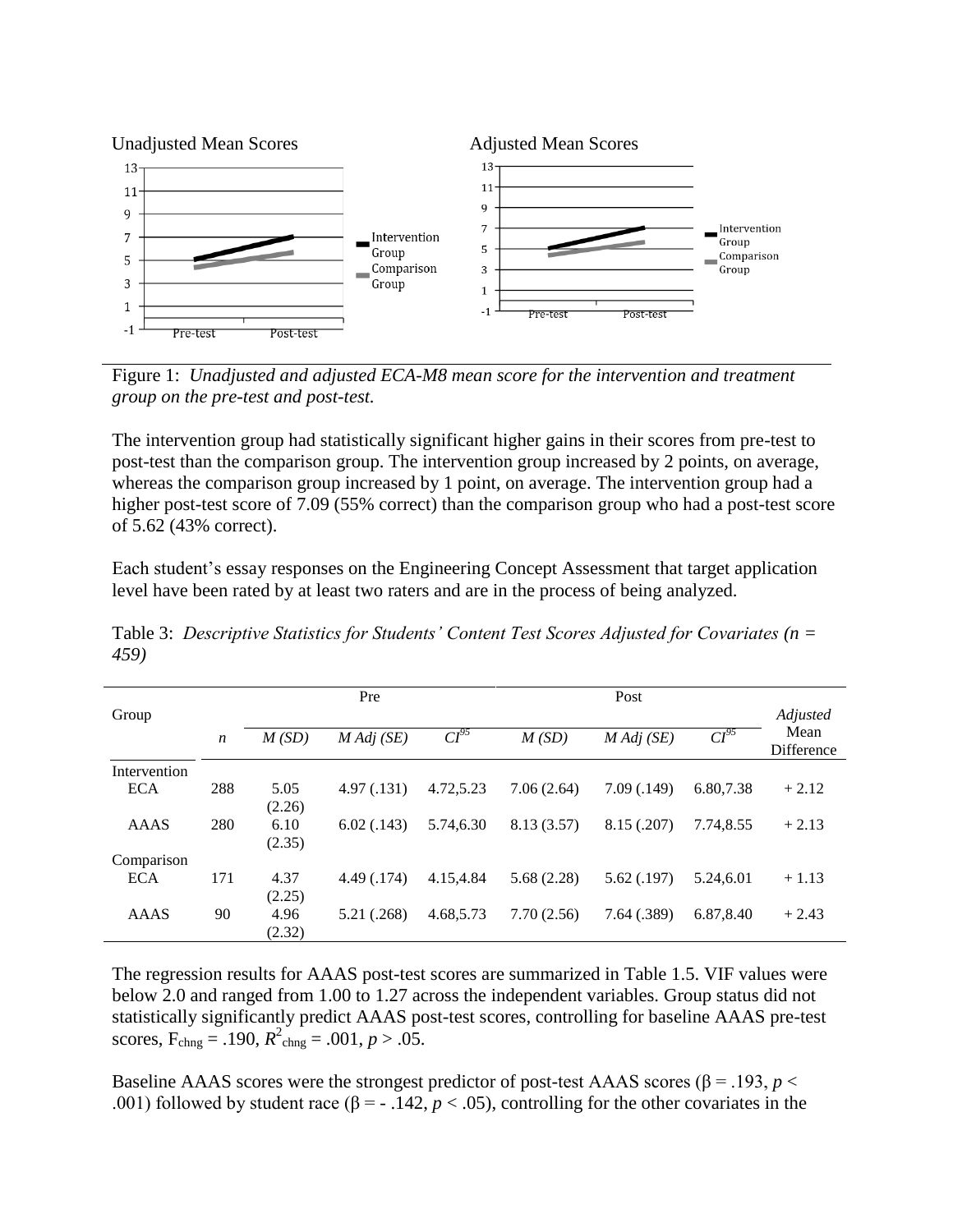model. Those classified as "White" scored significantly lower than those classified in the "other" racial categories.

| <b>Block</b>                                   | F                                                                                                                                                                                                                                                                                                                   | $R^2$                       | F                  | t                  | Standardized        |
|------------------------------------------------|---------------------------------------------------------------------------------------------------------------------------------------------------------------------------------------------------------------------------------------------------------------------------------------------------------------------|-----------------------------|--------------------|--------------------|---------------------|
|                                                |                                                                                                                                                                                                                                                                                                                     | Change                      | Change             |                    | Coefficient $\beta$ |
| Baseline AAAS pre-test                         | $8.74**$                                                                                                                                                                                                                                                                                                            | .028                        | $8.74**$           | $3.29***$          | .193                |
| scores                                         |                                                                                                                                                                                                                                                                                                                     |                             |                    |                    |                     |
| Treatment group                                | $4.45*$                                                                                                                                                                                                                                                                                                             | .001                        | .190 <sup>NS</sup> | .439 <sup>NS</sup> | .027                |
| Student gender                                 | $3.03*$                                                                                                                                                                                                                                                                                                             | .001                        | .218 <sup>NS</sup> | $-.465^{NS}$       | $-.026$             |
| Student race                                   | $3.28**$                                                                                                                                                                                                                                                                                                            | .022                        | $3.58*$            |                    |                     |
| Other                                          |                                                                                                                                                                                                                                                                                                                     |                             |                    | $.243^{NS}$        | .015                |
| White                                          |                                                                                                                                                                                                                                                                                                                     |                             |                    | $-2.34*$           | $-142$              |
| Teachers' number of years                      | $2.85*$                                                                                                                                                                                                                                                                                                             | .002                        | .708 <sup>NS</sup> | .401 <sup>NS</sup> | .053                |
| of teaching experience                         |                                                                                                                                                                                                                                                                                                                     |                             |                    |                    |                     |
| $M_{\odot}$ is $\approx 0.5$ kkm $\approx 0.1$ | $\frac{1}{2}$ $\frac{1}{2}$ $\frac{1}{2}$ $\frac{1}{2}$ $\frac{1}{2}$ $\frac{1}{2}$ $\frac{1}{2}$ $\frac{1}{2}$ $\frac{1}{2}$ $\frac{1}{2}$ $\frac{1}{2}$ $\frac{1}{2}$ $\frac{1}{2}$ $\frac{1}{2}$ $\frac{1}{2}$ $\frac{1}{2}$ $\frac{1}{2}$ $\frac{1}{2}$ $\frac{1}{2}$ $\frac{1}{2}$ $\frac{1}{2}$ $\frac{1}{2}$ | NS<br>range of our Constant |                    |                    |                     |

Table 4: *ANOVA Model Summary and Change Statistics for AAAS Post-Test Scores*

*Note.*  ${}^*p$  < .05,  ${}^{**}p$  < .01,  ${}^{**}p$  < .001.  ${}^{**}$  = not significant.

As illustrated in Figure 2, the students' in the comparison group had higher gains in their scores from pre-test to post-test than the intervention group. The intervention group increased by 2.13 points, on average, whereas the comparison group increased by 2.43 points, on average. The intervention group had a higher average post-test score of 8.15 (45% correct) than the comparison group who had an average post-test score of 7.64 (42% correct). However, this observed difference in AAAS post-test scores was not statistically significant. Also, although the students in both groups increased over time, their scores were below 50%, on average, at post.



Figure 2: *Unadjusted and adjusted ECA mean score for the intervention and treatment group on the pre-test and post-test.*

# **Impact on students' interest in STEM and STEM careers**

The third research question that our project addressed was whether the intervention improved students' attitude towards STEM, as well as their interest in STEM careers. Table 5 presents means, standard deviations, and standard errors for students' attitudes toward STEM and students' interest in STEM careers at pre-test, as well as at post-test. Inspection of the pre to post changes in the means for students' attitude toward math, science, engineering and technology in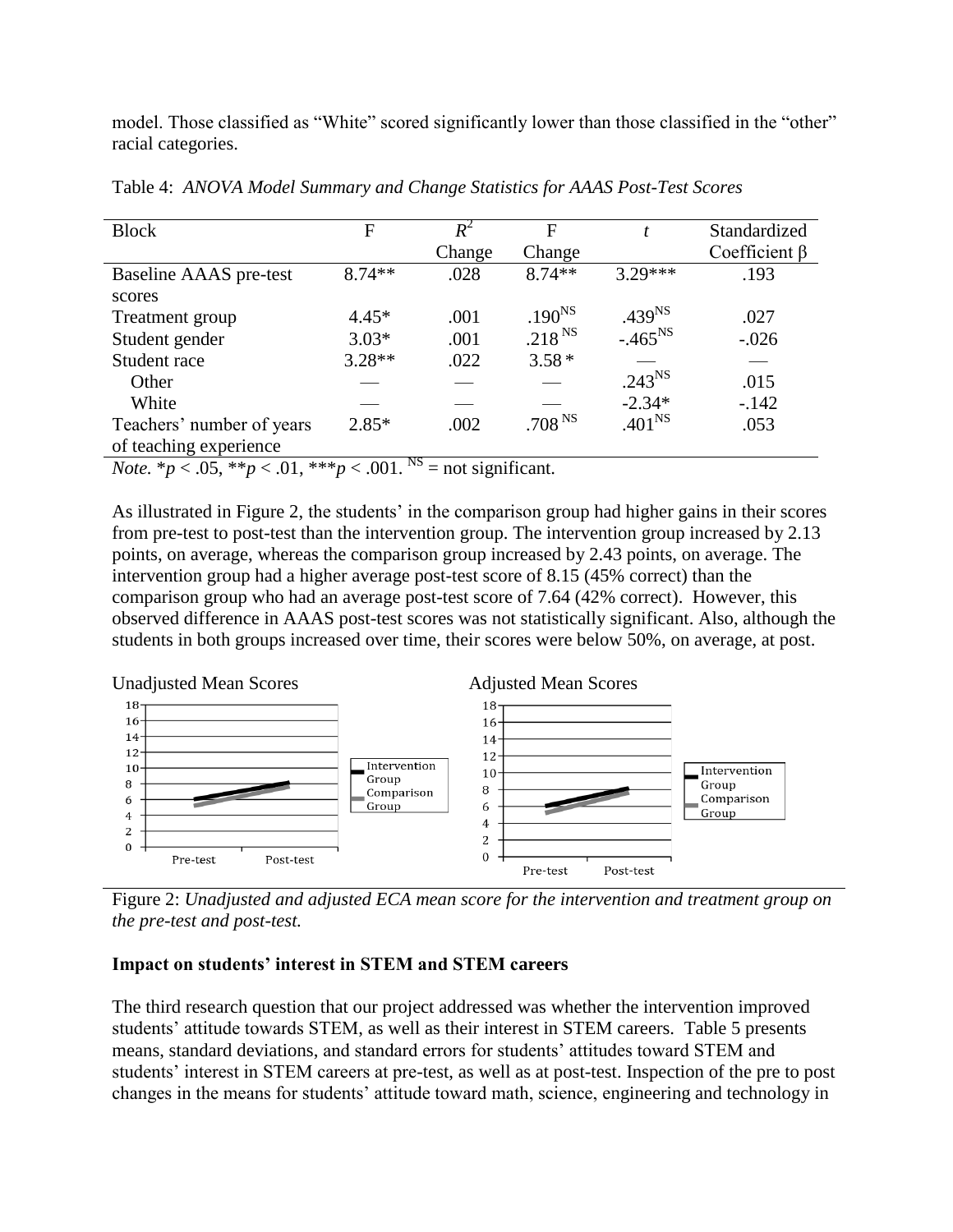general does not appear to show any significant improvement of attitudes. Mean differences in STEM career interests did not vary by group (intervention vs. comparison).

|                                       |                  | Pre |     |                  | Post |     |                 |
|---------------------------------------|------------------|-----|-----|------------------|------|-----|-----------------|
|                                       |                  |     |     |                  |      |     | Mean Difference |
|                                       | $\boldsymbol{M}$ | SD  | SE  | $\boldsymbol{M}$ | SD   | SE  |                 |
| <b>Math</b><br>Intervention           | 3.34             | .81 | .04 | 3.36             | .82  | .04 | 0.02            |
| Comparison                            | 3.40             | .85 | .05 | 3.38             | .83  | .05 | $-0.02$         |
| <b>Science</b>                        |                  |     |     |                  |      |     |                 |
| Intervention                          | 3.48             | .68 | .05 | 3.43             | .73  | .05 | $-0.06$         |
| Comparison                            | 3.34             | .69 | .03 | 3.40             | .74  | .04 | 0.06            |
| <b>Engineering</b><br>and             |                  |     |     |                  |      |     |                 |
| <b>Technology</b>                     |                  |     |     |                  |      |     |                 |
| Intervention                          | 3.48             | .81 | .04 | 3.38             | .77  | .04 | $-0.10$         |
| Comparison                            | 3.35             | .77 | .03 | 3.30             | .82  | .04 | $-0.05$         |
| <b>STEM Career</b><br><b>Interest</b> |                  |     |     |                  |      |     |                 |
| Intervention                          | 2.77             | .72 | .04 | 2.78             | .75  | .04 | 0.01            |
| Comparison                            | 2.81             | .70 | .05 | 2.77             | .75  | .06 | $-0.04$         |

Table 5: *Descriptive Statistics for Students' Attitudes Towards STEM and Their STEM Career Interests*

Multiple linear regression analysis was used to test if the intervention impacted students' attitude towards STEM, as well as their STEM career interest. To this end, four multiple regression analyses (three for STEM attitude subscales and one for STEM career interest) were conducted in blocks as reported under the data analytic strategy section. As can be seen in Table 6, the regression results indicated that the intervention did not significantly predict math attitude after pre-test math attitude was taken into account ( $\beta$  = -.037, *p* > .05). In fact, the pre-test math attitude was the only statistically significant predictor of post-test math attitude ( $\beta$  = .65, *p* < .001)

Table 6: *Regression Results for Attitude Towards Math* 

| <b>Block</b>                   | F      | $R^2$ Change | F Change |         | Standardized<br>Coefficient $\beta$ |
|--------------------------------|--------|--------------|----------|---------|-------------------------------------|
| Baseline Math attitude pretest | 296.20 | .414         | 296.20   | 17.07   | .646                                |
| Treatment group                | 149.04 | .002         | 1.52     | $-0.98$ | $-.037$                             |
| Student gender                 | 99.15  | .000         | .03      | 0.06    | .002                                |
| Student race                   | 60.07  | .004         | 1.27     |         |                                     |
| Other                          |        |              |          | 1.08    | .059                                |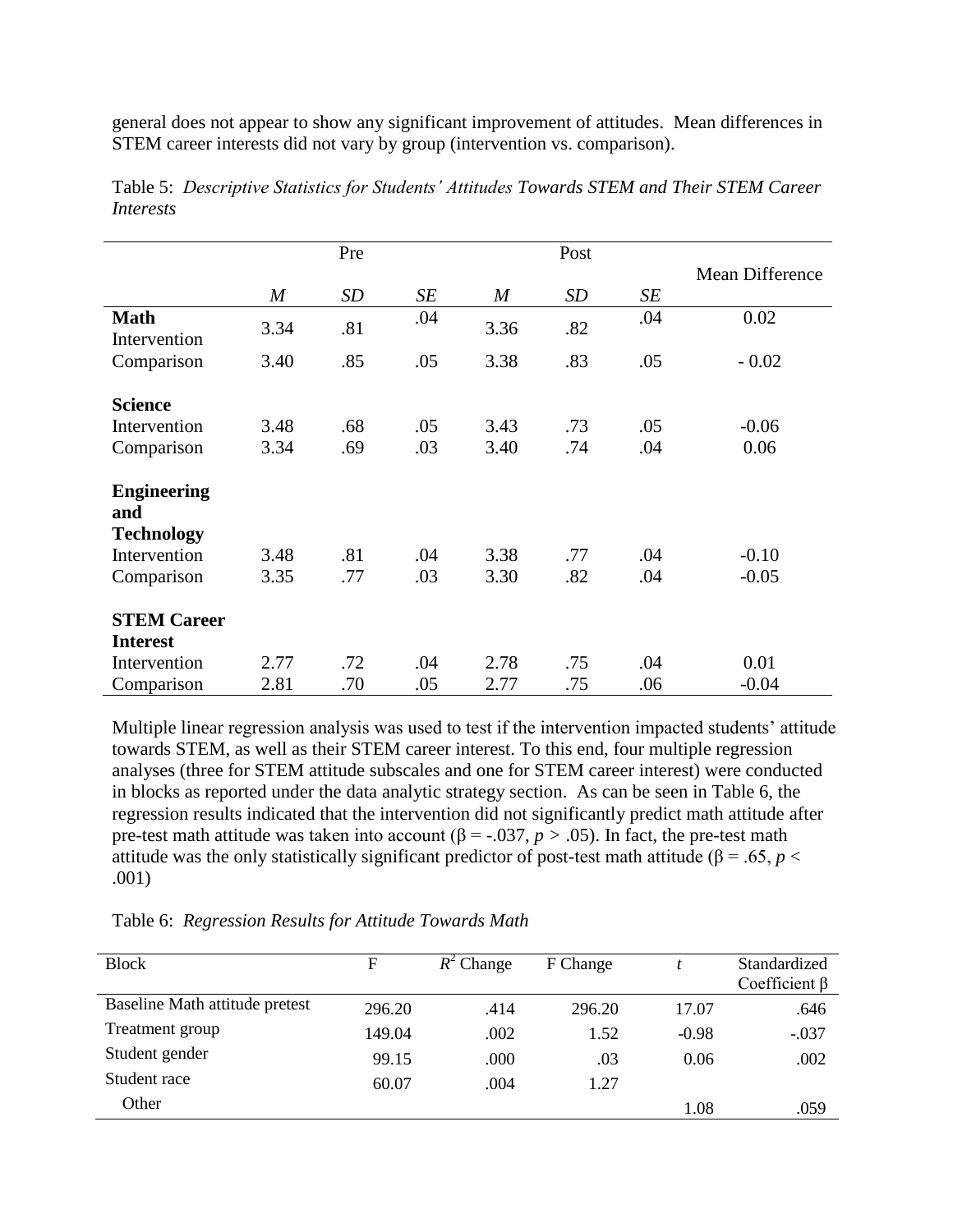| White                                                                                       |        |      |     | 1.46    | $-.008$ |
|---------------------------------------------------------------------------------------------|--------|------|-----|---------|---------|
| Teachers' teaching<br>experience                                                            | 49.952 | .000 | .04 | $-0.20$ | .044    |
| <i>Note.</i> * $p < .05$ , ** $p < .01$ , *** $p < .001$ . <sup>NS</sup> = not significant. |        |      |     |         |         |

Table 7 presents regression results for science attitude. Again, the intervention was not a statistically significant predictor of science attitude after controlling for pre-test science attitude  $(\beta = -0.037, p > 0.05)$ . However, gender and race were found to be significant predictors of science attitude. More specifically, being a girl negatively predicted science attitude ( $\beta$  = -.08, *p* < .05) but being White (β = .10, *p <* .05). or Other (β = .12, *p >* .05) positively predicted science attitude.

| <b>Block</b>                         | F      | $R^2$ Change | F Change | t       | Standardized<br>Coefficient $\beta$ |
|--------------------------------------|--------|--------------|----------|---------|-------------------------------------|
| Baseline Science attitude<br>pretest | 332.80 | .454         | 332.80   | 17.83   | .657                                |
| Treatment group                      | 169.01 | .004         | 3.31     | $-1.46$ | $-.054$                             |
| Student gender                       | 114.57 | .005         | 3.55     | $-2.18$ | $-.080$                             |
| Student race                         | 72.86  | .016         | 5.99     |         |                                     |
| Other                                |        |              |          | 3.08    | .120                                |
| White                                |        |              |          | 2.53    | .099                                |
| Teachers' teaching<br>experience     | 61.32  | .003         | 2.38     | $-1.54$ | $-.057$                             |

Table 7: *Regression Results for Attitude Towards Science* 

Regression results for attitudes towards engineering and technology are presented in Table 8. Similar to the results reported above, the intervention did not significantly predict students' engineering and technology attitude ( $\beta$  = .02, *p* > .05). Similar to the gender effect reported above regarding science attitude, being a girl was a significant negative predictor of attitude towards engineering and technology ( $\beta$  = -12, *p* < .05). Table 12 also shows that belonging to White ( $\beta$  = .10, *p* < .05) and Other ( $\beta$  = .12, *p* > .05) racial ethnic group was a positive significant predictor of attitude towards engineering and technology.

|  |  |  | Table 8: Regression Results for Attitude Towards Engineering and Technology |
|--|--|--|-----------------------------------------------------------------------------|
|  |  |  |                                                                             |

| <b>Block</b>                              | F      | $R^2$ Change | F Change |         | Standardized<br>Coefficient $\beta$ |
|-------------------------------------------|--------|--------------|----------|---------|-------------------------------------|
| Baseline Eng and Tech<br>attitude pretest | 321.62 | .444         | 321.62   | 16.63   | .626                                |
| Treatment group                           | 160.43 | .000         | 0.03     | 0.60    | .022                                |
| Student gender                            | 111.66 | .011         | 8.29     | $-3.30$ | $-.123$                             |
| Student race                              | 71.68  | .018         | 6.83     |         |                                     |
| Other                                     |        |              |          | 3.31    | .131                                |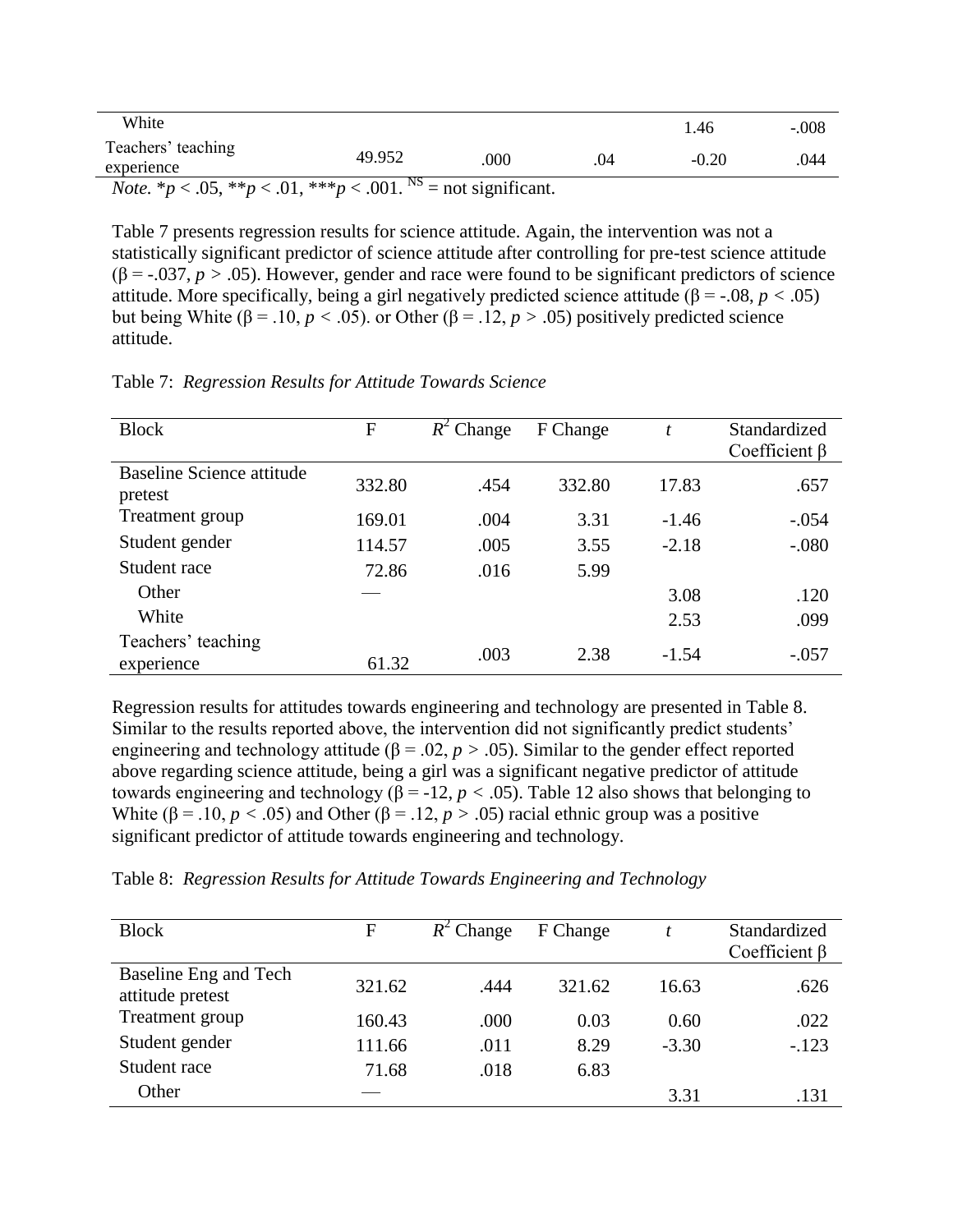| White                            |       |      |      | 2.80    | .107    |
|----------------------------------|-------|------|------|---------|---------|
| Teachers' teaching<br>experience | 59.78 | .001 | 0.64 | $-0.80$ | $-.030$ |

*Note.*  $* p < .05$ ,  $* p < .01$ ,  $* * p < .001$ . <sup>NS</sup> = not significant.

Regression results for STEM career interest are presented in Table 9. The intervention did not significantly predict students' STEM career interest after their pre-test interest was controlled. Again, gender and race/ethnicity were significant predictors of post-test STEM career interest. Being a girl was a significant negative predictor of students' STEM career interest (β = -12, *p <* .05). Membership in White (β = .20, *p <* .01) or Other (β = .12, *p <* .05) racial ethnic group was also a significant predictor of STEM career interest.

| <b>Block</b>                            | $\mathbf{F}$ | $R^2$ Change | F Change |         | Standardized<br>Coefficient $\beta$ |
|-----------------------------------------|--------------|--------------|----------|---------|-------------------------------------|
| <b>Baseline STEM Career</b><br>Interest | 156.13       | .328         | 156.13   | 12.02   | .542                                |
| Treatment group                         | 77.89        | .000         | 0.09     | 0.53    | .024                                |
| Student gender                          | 54.01        | .009         | 4.52     | $-2.65$ | $-.120$                             |
| Student race                            | 37.99        | .038         | 9.60     |         |                                     |
| Other                                   |              |              |          | 2.54    | .122                                |
| White                                   |              |              |          | 4.20    | .202                                |
| Teachers' teaching<br>experience        | 32.32        | .006         | 2.87     | $-1.69$ | $-.076$                             |

Table 9: *Regression Results for STEM Career Interest*

*Note.*  $* p < .05, ** p < .01, *** p < .001.$ <sup>NS</sup> = not significant.

## **Summary of the results**

The findings show an increase in students' understanding of engineering concepts (increase and statistically significant difference between the comparison and intervention group on ECA). There was a statistically significant increase on forces and motion concepts as measured by the AAAS assessment, but this increase was not statistically significantly higher than the comparison group.

There was an increase in students' self-efficacy in engineering from pre to post intervention. However, the mean scores for students' attitudes towards math, science, engineering and technology did not show any significant change. Mean differences in STEM career interests did not show variation by group (intervention vs. comparison).

## **Acknowledgement**

This research is supported by the National Science Foundation (Award Number: DRL-1513205).